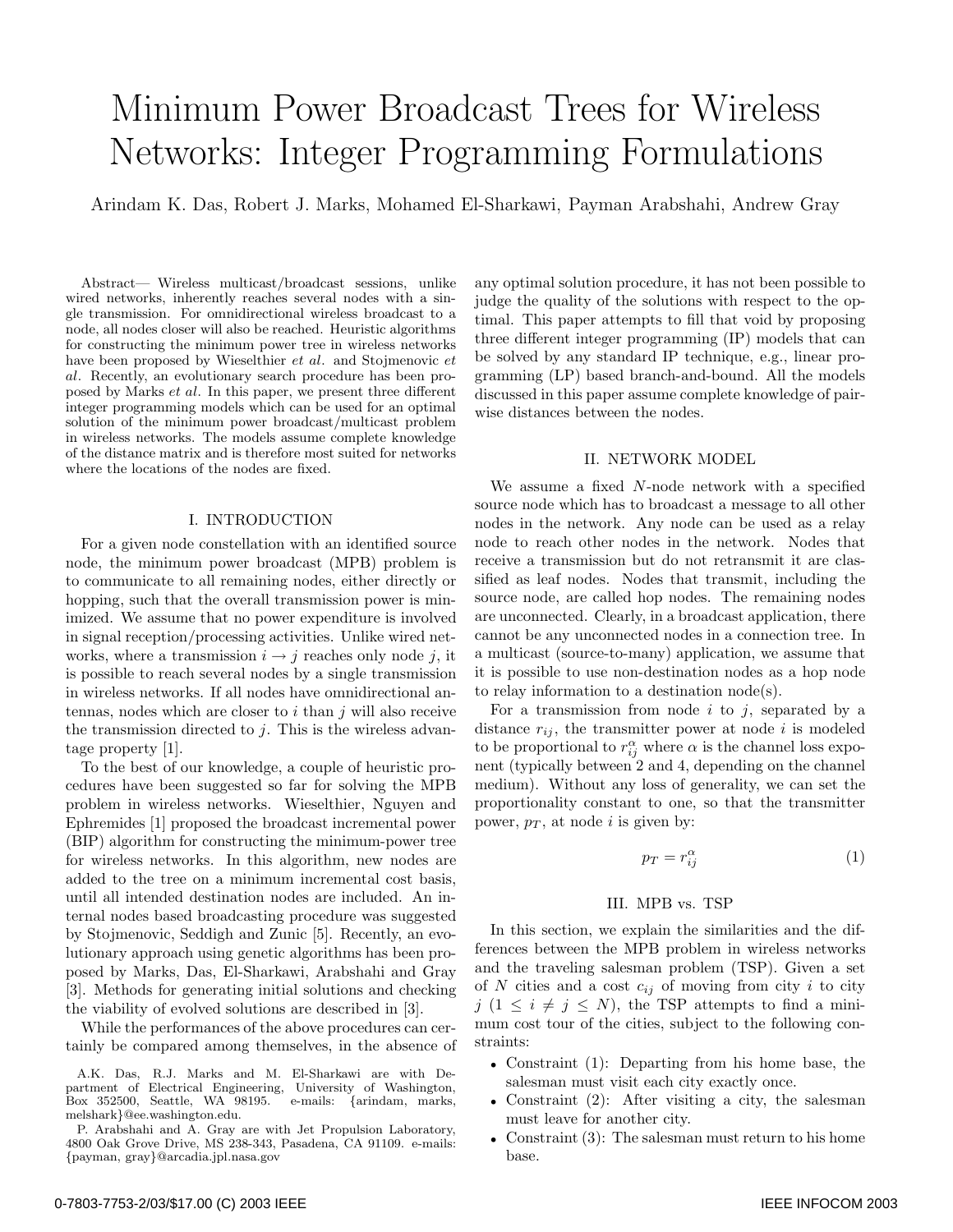• Constraint (4): No subtours (i.e., cycles not including the home base) are allowed.

A variation of this problem is the open tour (OT) case, where the salesman need not return to his home base (constraint (3) relaxed) after visiting all cities. Also, constraint (4) is modified so that "there are no cycles in the optimal solution". We will refer to this variation of the TSP as the OT-TSP.

The OT-TSP is closely related to the minimum spanning tree (MST) problem. Given an undirected graph  $G = (V, \mathcal{E})$  $E$ ), where V is the set of vertices and E is the set of edges, the MST problem seeks to find the tree spanning  $G$  such that the total edge weight is minimum. Explained in the context of the traveling salesman, solving the TSP without constraints  $(2)$  and  $(3)$  and with a modified constraint  $(4)$ as explained above yields the MST. Note that relaxing constraint (2) implies:

- It is not necessary for the salesman to make a trip out of every city.
- Multiple trips may be made out of a city.

The MPB problem in wireless networks can be viewed from the perspective of the OT-TSP as well as the MST. We first examine the MPB problem from the context of the OT-TSP. Section IV details the similarities and the differences between the MPB and the MST problems.

If the rules of the OT-TSP are modified such that:

- if the salesman actually visits city  $j$  from city  $i$ , he can claim to have also implicitly visited all cities within the circle centered at i and radius  $r_{ij}$ . Note that while actual visitations incur a cost, implicit visitations are free. Figure 1 illustrates the actually and implicitly visited nodes associated with the transmission  $i \rightarrow j$ . The solid line indicates an actual transmission while the dashed lines indicate implicit transmissions.
- the salesman must have actually or implicitly visited city i before he can make a trip out of city i.
- the salesman can make at most one trip out of city  $i$ .
- departing from his home base, the salesman has to visit all cities, actually or implicitly.

we have the wireless MPB problem in wireless networks. This interpretation of the MPB problem will be used to develop an IP model of the MPB problem in Section VI. In a network context, the salesmans implicit visitation privileges are a consequence of the wireless nature of the network.

An important difference between OT-TSP and the above interpretation of MPB is that, while each city in OT-TSP has to be visited exactly once, the optimal solution in MPB can involve multiple implicit visitations to a node since no cost is incurred due to such visitations. Referring to the 5-node network in Figure 2, suppose the optimal MPB tree is  $\{4 \rightarrow 2, 3 \rightarrow 5\}$ . Note that nodes 1 and 3 are closer to node 4 than node 2 and nodes 1, 2 and 4 are closer to node 3 than node 5. If the source (node 4) uses this tree to communicate with other nodes in the network, nodes 1 and 2 will receive the transmission twice; implicitly in both cases for node 1 but once actually and once implicitly for node 2.



Fig. 1. Illustration of actually visited nodes and implicitly visited nodes in wireless networks.



Fig. 2. An example 5-node network.

## IV. ALTERNATE VIEW OF IMPLICIT VISITATION

From the traveling salesman aspect, implicit visitations can be alternately interpreted as the salesman being allowed to make any number of actual trips (note the similarity here with the MST problem) out of a city, with the condition that the cost he incurs is the maximum of the individual costs of the trips he makes out of the city. We will illustrate with an example.

In Figure 3, the solid lines indicate the costliest paths out of any city. Suppose the optimal MPB solution for the above network is:  $\{3 \rightarrow 4, 4 \rightarrow 6, 6 \rightarrow 8, 5 \rightarrow 7\}$ . This solution is interpreted as follows:

- 1) the salesman makes three actual trips out of city 3, to cities 1, 2 and 4. Charged only for the trip to 4.
- 2) makes two actual trips out of city 4, to cities 5 and 6. Charged only for the trip to 6.
- 3) makes one actual trip out of city 5, to city 7. Charged for the trip.
- 4) makes one actual trip out of city 6, to city 8. Charged for the trip.
- 5) makes no trips out of cities 1, 2, 7 and 8.

The difference between the MST problem and the MPB problem in wireless networks is now evident. Let  $C_{ij}$  be the cost of the arc  $(i, j)$  and  $X_{ij}$  be a binary variable such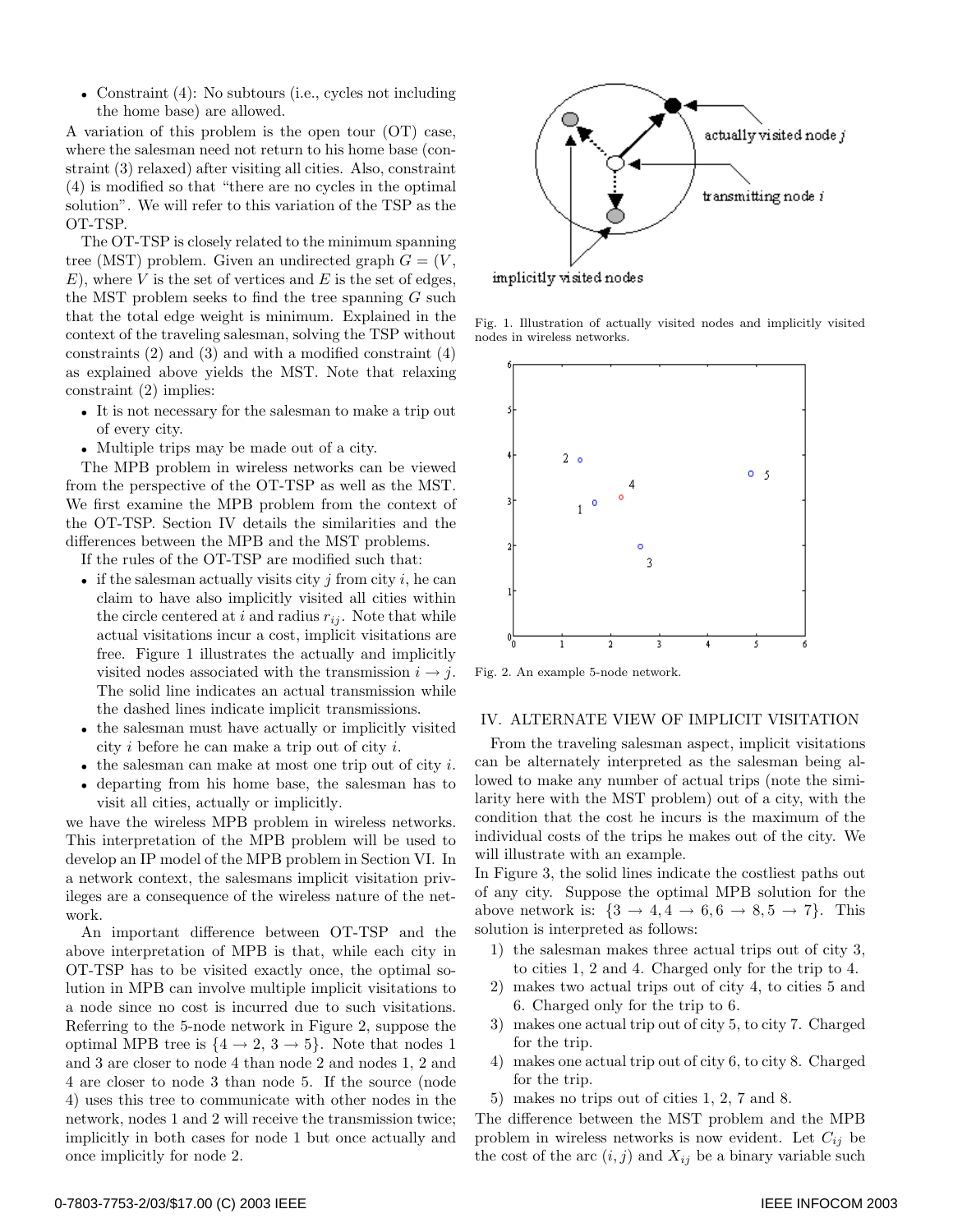

Fig. 3. An example 8-node network to illustrate alternate view of implicit visitation

that it is equal to 1 if the edge  $(i, j)$  is used in the final solution and 0 otherwise. The objective functions for the MST and the MPB can then be written as follows:

$$
\text{MST}: \text{ minimize } \sum_{i} \sum_{j} C_{ij} X_{ij}; \ i \neq j \tag{2}
$$

$$
\textbf{MPB}: \text{ minimize } \sum_{i} \max_{j} (C_{ij} X_{ij}); \ i \neq j \qquad (3)
$$

It follows from (2) and (3) that the MST of a wired network is not necessarily the MPB solution if the same network is assumed to be wireless. Equations (2) and (3) also imply that the cost of the MPB solution for wireless networks can be no worse than the cost of the MST solution. The ideas discussed in this section will be used to develop an alternate IP model of the MPB problem in Section VII.

#### V. TERMINOLOGY

Before discussing the IP models for the MPB problem, we offer the following definitions.

#### A. Power Matrix

For an N-node network, the power matrix,  $P$ , is an  $N \times$ N matrix. The  $(i, j)$ th element of the power matrix defines the power required for node  $i$  to transmit to node  $j$  and is given by:

$$
\mathbf{P}_{ij} = [(x_i - x_j)^2 + (y_i - y_j)^2]^{\alpha/2} = r_{ij}^{\alpha} \tag{4}
$$

where  $\{(x_i, y_i): 1 \leq i \leq N\}$  are the coordinates of the nodes in the network,  $\alpha$  is the channel loss exponent and  $r_{ij}$  is the Euclidean distance between nodes i and j. For example, the power matrix of the network in Figure 4, assuming  $\alpha = 2$ , is:

$$
\mathbf{P} = \left[ \begin{array}{cccc} 0 & 8.4645 & 12.5538 & 13.6351 \\ 8.4645 & 0 & 0.5470 & 3.8732 \\ 12.5538 & 0.5470 & 0 & 5.7910 \\ 13.6351 & 3.8732 & 5.7910 & 0 \end{array} \right] \tag{5}
$$



Fig. 4. Example 4-node network: node 4 is the source.

#### B. Reward Matrix

Each transmission in a wireless network will result in one or more nodes being reached. The reward matrix, **R**, of a network is an N-element binary encoding of all the nodes covered (or not covered) by all possible transmissions in the network. In MATLAB<sup> $\circledcirc$ </sup> notation, **R** is a cell array, each cell being an N-element vector. We will use the notation  $\mathbf{R}_{mn}(p)$  to index the *pth* element of the  $(m, n)$ cell in **R**.

The reward matrix is computed as follows:

$$
\mathbf{R}_{mn}(p) = \left\{ \begin{array}{ll} 1, & \text{if } \mathbf{P}_{mp} \leq \mathbf{P}_{mn} \\ 0, & \text{otherwise} \end{array} \right.
$$

For example, referring to Figure 4, the transmission  $2 \rightarrow 4$ will result in nodes 3 and 4 being covered. This information is encoded in the (2,4) cell of the reward matrix as:  $\mathbf{R}_{24} = [0 \ 0 \ 1 \ 1]$ . The reward matrix of the wireless network in Figure 4 is:

$$
\mathbf{R} = \left[ \begin{array}{cccc|c} [0 \ 0 \ 0 \ 0] & [0 \ 1 \ 0 \ 0] & [0 \ 1 \ 1 \ 0] & [0 \ 1 \ 1 \ 1] \\ [1 \ 0 \ 1 \ 1] & [0 \ 0 \ 0 \ 0] & [0 \ 0 \ 1 \ 0] & [0 \ 0 \ 1 \ 1] \\ [1 \ 1 \ 0 \ 1] & [0 \ 1 \ 0 \ 0] & [0 \ 0 \ 0 \ 0] & [0 \ 1 \ 0 \ 1] \\ [1 \ 1 \ 1 \ 0] & [0 \ 1 \ 0 \ 0] & [0 \ 1 \ 1 \ 0] & [0 \ 0 \ 0 \ 0] \end{array} \right] (6)
$$

Note that the reward matrix is not necessarily "symmetric"; *i.e.*, the vector  $\mathbf{R}_{mn}$  is not necessarily equal to  $\mathbf{R}_{nm}$ . For example, referring to (6), while the transmission  $1 \rightarrow 3$ reaches nodes 2 and 3 ( $\mathbf{R}_{13}$ ), the transmission 3  $\rightarrow$  1 reaches nodes 1, 2 and 4  $(\mathbf{R}_{31})$ .

### VI. IP FORMULATION 'A'

Referring to the 4-node network in Figure 4, let  ${Y_i$ :  $1 \leq i \leq 4$  be the transmitter power levels at the 4 nodes (continuous variables) and  $\{X_{ij} : 1 \le i \ne j \le 4\}$  be binary variables such that  $X_{ij} = 1$  if the transmission  $i \rightarrow j$  is used in the final solution and 0 otherwise.

The objective function is therefore:

$$
minimize \sum_{i=1}^{4} Y_i
$$
 (7)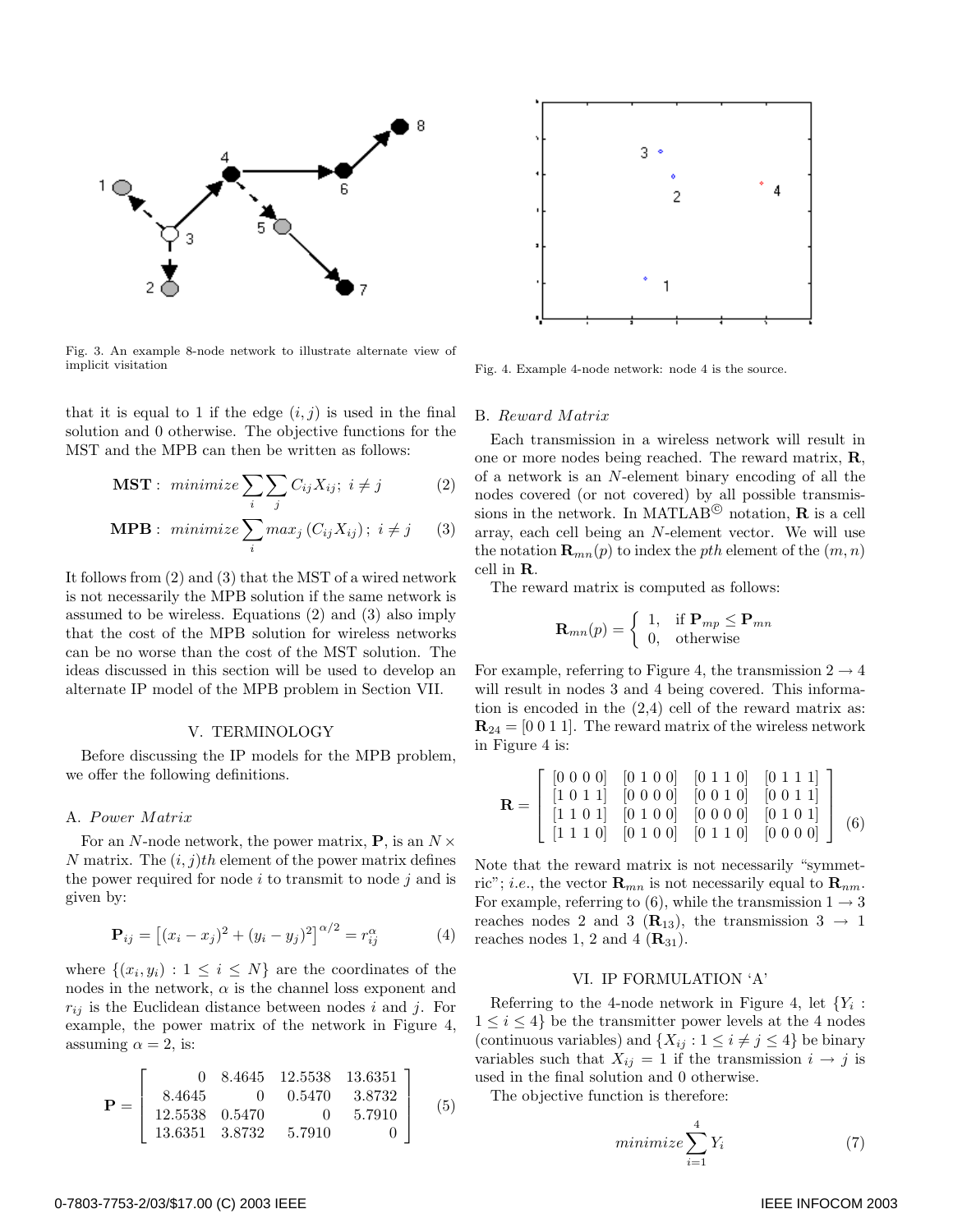The first set of constraints defines the relations between the continuous variables  $Y_i$  and the binary variables  $X_{ij}$ . These are:

$$
Y_i - \sum_{j=1}^{4} \mathbf{P}_{ij} X_{ij} = 0; \quad i \neq j, 1 \le i \le 4
$$
 (8)

where  $P_{ij}$  is the  $(i, j)$ th element of the power matrix **P**.

In the wireless MPB problem, only the source node is required to transmit exactly once. Other nodes may or may not transmit. However, if a node does transmit, it can do so once. These conditions are expressed using the following constraints.

$$
X_{12} + X_{13} + X_{14} \le 1
$$
  
\n
$$
X_{21} + X_{23} + X_{24} \le 1
$$
  
\n
$$
X_{31} + X_{32} + X_{34} \le 1
$$
  
\n
$$
X_{41} + X_{42} + X_{43} = 1
$$
\n(9)

Next, we introduce integer auxiliary variables  $X_{ijk}$ <sup>1</sup> which are equal to 1 if the kth transmission in the final solution is  $i \rightarrow j$  and 0 otherwise. Note that, for an N-node network, there can be at most  $N-1$  steps (transmissions) in the solution  $(1 \leq k \leq N-1)$ . These auxiliary variables are necessary to ensure proper sequentiality<sup>2</sup> of the final solution. The set of constraints in (10) defines the relation between the variables  $X_{ijk}$  and  $X_{ij}$ .

$$
X_{ij} = \sum_{k=1}^{3} X_{ijk}, \ \ 1 \le i \ne j \le 4 \tag{10}
$$

Since the first transmission must be from the source (node 4 in our example), we can write:

$$
X_{41(1)} + X_{42(1)} + X_{43(1)} = 1;
$$
\n
$$
X_{12(1)} + X_{13(1)} + X_{14(1)}
$$
\n
$$
(11)
$$

$$
X_{12(1)} + X_{13(1)} + X_{14(1)}
$$
  
+ 
$$
X_{21(1)} + X_{23(1)} + X_{24(1)}
$$
  
+ 
$$
X_{31(1)} + X_{32(1)} + X_{34(1)} = 0;
$$
 (12)

where the k indices have been put in parentheses for clarity.

The set of nodes that can transmit in step 2 is restricted by the choice of transmission in step 1. For example, if node 3 is to transmit in step 2, it has to be reached by the transmission in step 1; *i.e.*, we must have either  $X_{41(1)} = 1$ or  $X_{43(1)} = 1$ . Note that the possible transmissions in step 1 are  $4 \rightarrow 1$ ,  $4 \rightarrow 2$  and  $4 \rightarrow 3$ . Of these possible transmissions, node 3 can be reached only if the transmission chosen is either  $4 \rightarrow 1$  or  $4 \rightarrow 3$ . This information is contained in cell **R**<sup>43</sup> of the reward matrix. Similarly, node 1 can transmit in step 2 if the transmission chosen in step 1 is  $4 \rightarrow 1$  and node 2 can transmit in step 2 if the transmission chosen in step 1 is either  $4 \rightarrow 1$  or  $4 \rightarrow 2$  or  $4 \rightarrow 3$ . We can thus set up the node transmission blocking constraints for step 2 as follows:

$$
X_{12(2)} + X_{13(2)} + X_{14(2)} - X_{41(1)} \le 0;
$$
  
\n
$$
X_{21(2)} + X_{23(2)} + X_{24(2)} - X_{41(1)} - X_{42(1)} - X_{43(1)} \le 0;
$$
  
\n(13)  
\n
$$
X_{31(2)} + X_{32(2)} + X_{34(2)} - X_{41(1)} - X_{43(1)} \le 0;
$$

Note that, for example, if  $X_{41(1)} + X_{43(1)} = 1$  ( $\Rightarrow$  node 3 has been reached in step 1), the expression  $X_{31(2)}$  +  $X_{32(2)} + X_{34(2)}$  can be either 0 or 1. This implies that node 3 is free to transmit in step 2; whether it does so or not is to be decided by the optimization process. However, if  $X_{41(1)} + X_{43(1)} = 0 \implies \text{node 3 has not been reached in}$ step 1), the expression  $X_{31(2)} + X_{32(2)} + X_{34(2)}$  is forced to be 0.

In general, the condition that node  $i$  ( $i \neq$  source) can transmit in step  $k (k > 2)$  only if it has been reached by any of the transmissions  $upto$  step  $k-1$  can be expressed as:

$$
\sum_{j=1}^{N} X_{ijk} - \sum_{p=1}^{k-1} \sum_{\substack{m,n=1 \ m \neq n}}^{N} \mathbf{R}_{mn}(i) X_{mnp} \le 0; \ i \ne j \tag{14}
$$

If node i has not been reached by step  $k - 1$ ,

$$
\sum_{p=1}^{k-1} \sum_{\substack{m,n=1 \ m \neq n}}^{N} \mathbf{R}_{mn}(i) X_{mnp} = 0; \ i \neq source \qquad (15)
$$

and hence the term  $\sum_{j=1}^{N} X_{ijk}$  in (14) is forced to be zero, implying no transmission from node  $i$  in step  $k$ . The expression on the left hand side of (15) is therefore an indicator of whether node  $i$  has been reached or not by step  $k-1$ . Also, for  $k = N$ , the term

$$
\sum_{p=1}^{N-1} \sum_{\substack{m,n=1 \ m \neq n}}^{N} \mathbf{R}_{mn}(i) X_{mnp} \equiv \sum_{\substack{m,n=1 \ m \neq n}}^{N} \mathbf{R}_{mn}(i) X_{mn}
$$

equals the number of times node  $i$  is reached in the final solution. Consequently, if we assume that there is a fixed cost associated with signal reception (say  $\alpha$ ), which we have ignored so far, adding the term

$$
\alpha \left( \sum_{i=1}^{N} \sum_{m,n=1 \atop m \neq n}^{N} \mathbf{R}_{mn}(i) X_{mn} \right)
$$

to the objective function will ensure that the final solution is optimal with respect to the sum of total transmission and reception powers.

The next set of constraints are step transmission forcing constraints and ensures that there is a transmission for step 2 if there is at least one node which has not

<sup>&</sup>lt;sup>1</sup>A similar auxiliary variable formulation for the TSP was suggested by Flood [6].

<sup>2</sup>Sequentiality here means that if node *i* is the transmitting node in the *kth* step of the solution, it must have been reached by any of the transmissions upto step  $k-1$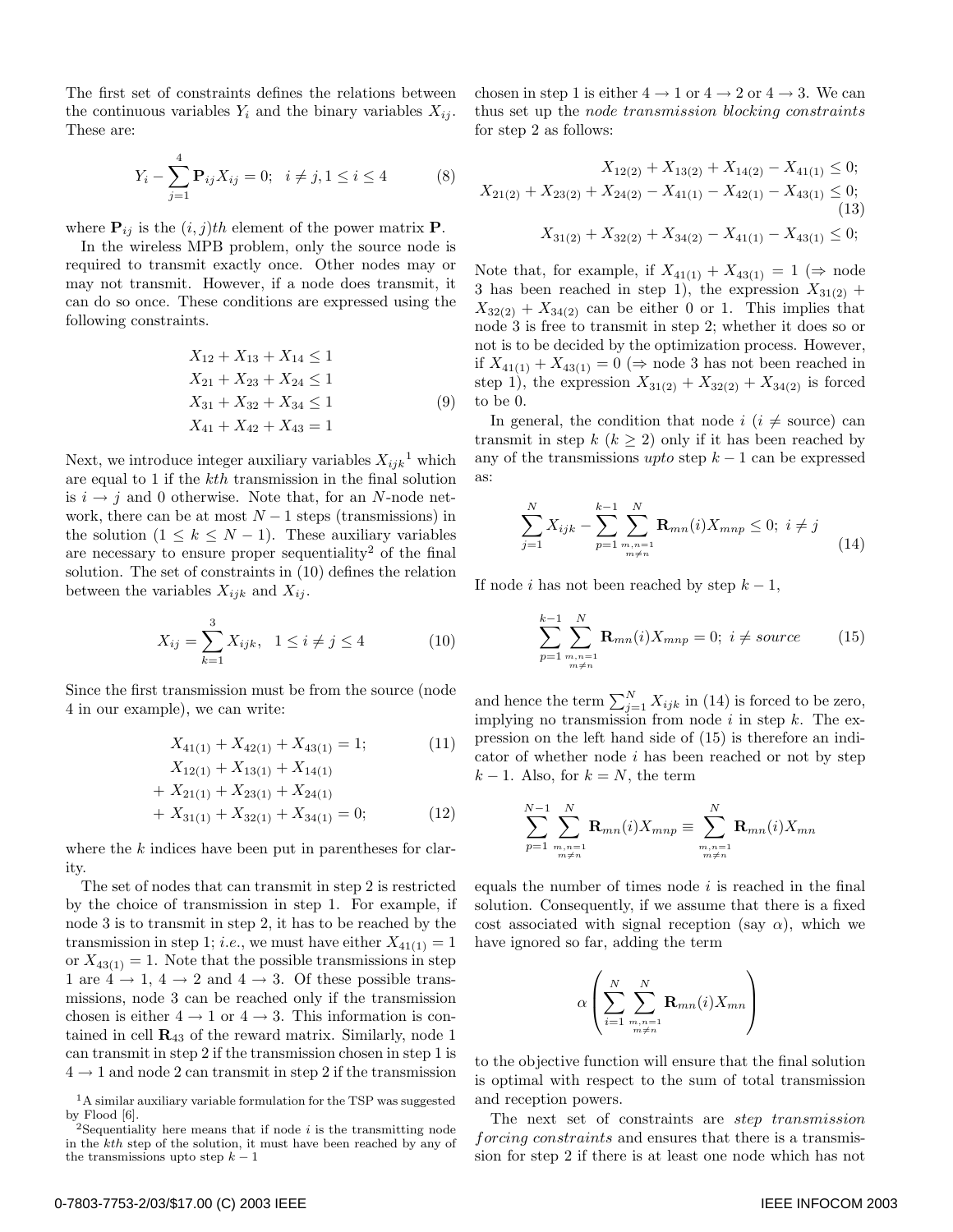been reached upto step 1.

$$
\sum_{\substack{m,n=1 \ m \neq n}}^{4} X_{mn(2)} \le 1; \tag{16}
$$

$$
\sum_{p=1}^{1} \sum_{\substack{m,n=1 \ m \neq n}}^{4} \mathbf{R}_{mn}(i) X_{mnp} + \sum_{\substack{m,n=1 \ m \neq n}}^{4} X_{mn(2)} \ge 1; \forall i \neq source \tag{17}
$$

Constraint (16) ensures that there is at most one transmission in step 2. Constraint (17) forces the term on the left hand side of (16) to be equal to 1 (thereby forcing a transmission) if at least one of the terms in

$$
\sum_{p=1}^{1} \sum_{\substack{m,n=1 \ m \neq n}}^{4} \mathbf{R}_{mn}(i) X_{mnp}, \ \forall i \neq source
$$

is  $0$  (*i.e.*, there is at least one node which has not been reached after step 1).

The node transmission blocking constraints and step transmission forcing constraints need to be repeated for all steps  $2 \leq k \leq N-1$ . For our 4-node example, we therefore have:

$$
\sum_{\substack{j=1\\j\neq i}}^{4} X_{ij(3)} - \sum_{p=1}^{2} \sum_{\substack{m,n=1\\m\neq n}}^{4} \mathbf{R}_{mn}(i) X_{mnp} \le 0; \forall i \neq source
$$
\n(18)

$$
\sum_{\substack{m,n=1 \ m \neq n}}^{4} X_{mn(3)} \le 1; \tag{19}
$$

$$
\sum_{p=1}^{2} \sum_{\substack{m,n=1 \ m \neq n}}^{4} \mathbf{R}_{mn}(i) X_{mnp} + \sum_{\substack{m,n=1 \ m \neq n}}^{4} X_{mn(3)} \ge 1; \forall i \neq source \tag{20}
$$

Finally, in a broadcast application, all nodes must be reached after the last step. As noted before in Section (III), in a wireless network, it is possible for one or more nodes to be reached more than once. The set of constraints (node reachability constraints) which ensures that all nodes (other than the source) are reached at least once in the solution is:

$$
\sum_{\substack{m,n=1 \ m \neq n}}^{4} \mathbf{R}_{mn}(i) X_{mn} \ge 1; \quad \forall i \neq source \tag{21}
$$

## A. IP Formulation 'A': Generalized Model

Let  $V$  be the set of all nodes in the network and  $D$  the set of intended destination nodes. For broadcast applications, the set  $D$  is the set of all nodes in  $V$  except the source and for multicast applications, the set  $D$  is the set of some nodes in V except the source. The IP formulation explained above for the example 4-node network can be easily generalized for broadcast/multicast applications in an N-node wireless network, as shown in Figure 5. Note that no upper bound is required to be declared for the integer variables  $X_{ijk}$  as it is set implicitly by equations (23),

(24) and (25). The number of variables and constraints in this formulation are both of the order  $O(N^3)$  (assuming  $k^{MAX} = N - 1$ , similar to Flood's IP formulation of the TSP [6].

## B. Obtaining sub – optimal solutions by limiting k

We mentioned in Section VI that the node transmission blocking constraints and step transmission forcing constraints need to be repeated for all steps  $2 \leq k \leq N-1$ in a broadcast application. This is necessary to obtain the optimal solution. A sub-optimal solution can however be obtained using the same model by limiting  $k$  such that  $k \leq k^{MAX} \leq N-1$ . Doing so would not render the problem infeasible<sup>3</sup> because the 1-step solution  $\{source \rightarrow node \ \} \ \text{from} \ \text{source} \} \ \text{covers all} \ \text{the}$ nodes and hence is always feasible. In fact, it can be argued that a feasible solution exists for all choices of  $k$ . To see why, let  $\pi_N = \{i_1, i_2 \cdots i_{N-1}, i_N\}$  be an ordering of the nodes in an  $N$ -node network such that  $i_1$ is the source,  $i_2$  is the node closest to the source,  $\cdots$ and  $i_N$  is the node farthest from the source. For any k, it can be easily verified that the transmission sequence  ${i_1 \to i_k \to i_{k+1} \to i_{k+2} \cdots i_{N-2} \to i_{N-1} \to i_N}$  is always a feasible broadcast tree. For example, in a 5-node network with node 1 being the source, suppose  $\pi_5 = \{1,$ 5, 2, 4, 3}. For  $k = 3$ , the transmission sequence  $\{1 \rightarrow 2,$  $2 \rightarrow 4, 4 \rightarrow 3$  constitutes a valid broadcast tree.

#### VII. IP FORMULATION 'B'

This formulation utilizes the alternate view of implicit visitation discussed in Section IV. Let  $\{Y_i : 1 \leq i \leq N\}$ be the transmitter power levels at the nodes (continuous variables) and  $\{X_{ij} : 1 \leq i \neq j \leq N\}$  be binary variables such that  $X_{ij} = 1$  if the transmission  $i \rightarrow j$  is used in the final solution and 0 otherwise. V is the set of all nodes in the network and  $D$  is the set of intended destination nodes.

As in Section VI, the objective function is:

$$
minimize \sum_{i=1}^{N} Y_i
$$
\n(33)

The first set of constraints are used for proper cost accounting and reflects the condition that the cost incurred at node  $i$  is the maximum of the individual costs of the transmissions out of node i (Section IV).

$$
Y_i - \mathbf{P}_{ij} X_{ij} \ge 0; \quad \forall (i, j) \in V, \ i \ne j \tag{34}
$$

where  $P_{ij}$  is the  $(i, j)th$  element of the power matrix  $P$ .

The next set of constraints expresses the condition that the source node must transmit at least once. No constraints are required for the other nodes since they are free to transmit to any number of nodes, or not to transmit at all.

$$
\sum_{j=1}^{N} X_{ij} \ge 1; \quad i = source, \quad i \ne j \tag{35}
$$

<sup>3</sup>Feasibility implies that all destination nodes are reached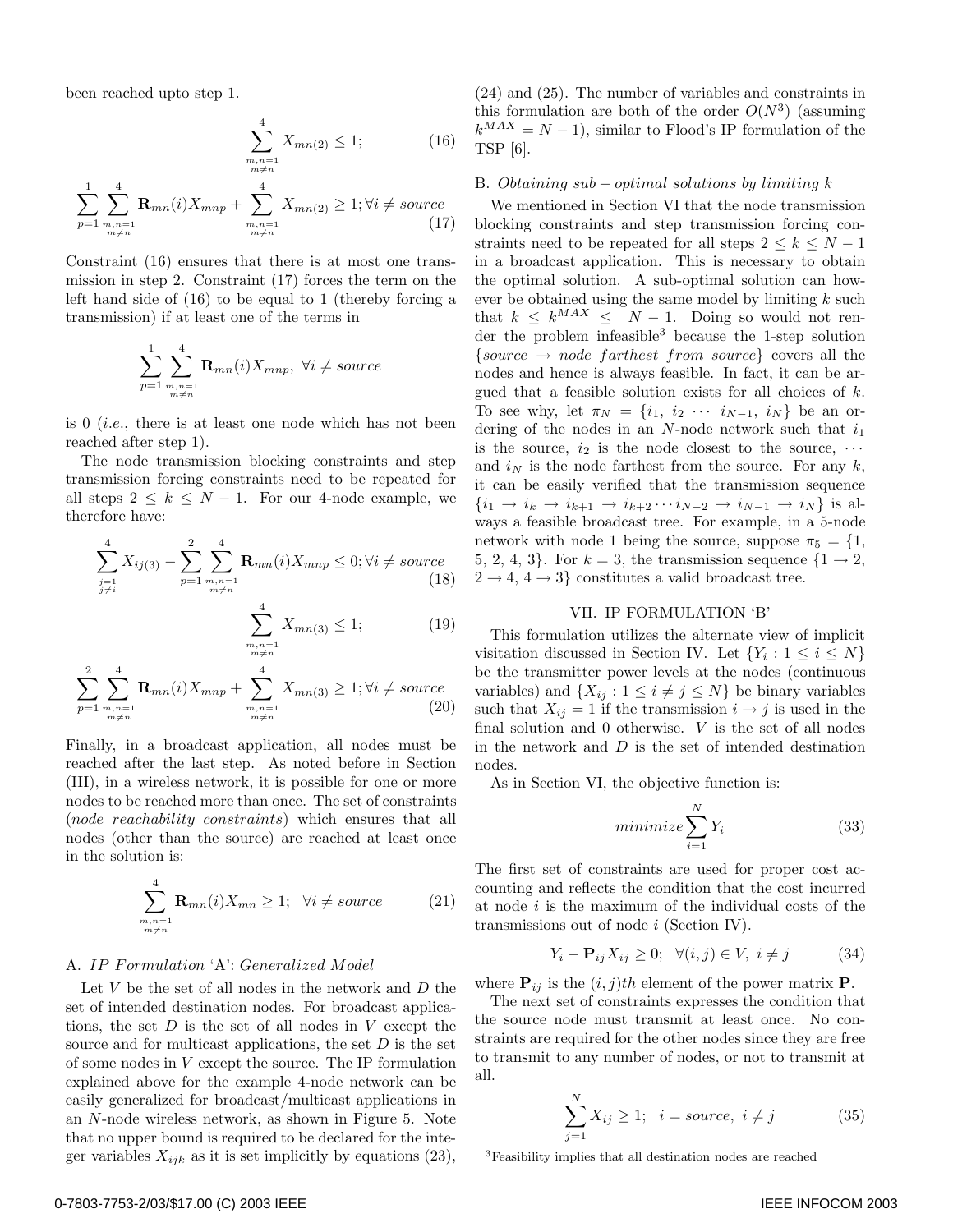$$
minimize \sum_{i=1}^{N} Y_i
$$

subject to:

$$
Y_i - \sum_{j=1}^{N} \mathbf{P}_{ij} X_{ij} = 0; \ \forall i \in V, \ i \neq j
$$
 (22)

$$
\sum_{j=1}^{N} X_{ij} = 1; \quad i = source, \quad i \neq j \tag{23}
$$

$$
\sum_{j=1}^{N} X_{ij} \le 1; \ \ \forall i \in \{V \setminus source\}, \ i \ne j \tag{24}
$$

$$
X_{ij} - \sum_{k=1}^{N-1} X_{ijk} = 0; \ \ \forall (i, j) \in V, \ i \neq j \tag{25}
$$

$$
\sum_{j=1}^{N} X_{ijk} = 1; \ \ i = source, \ i \neq j, \ k = 1 \tag{26}
$$

$$
\sum_{i=1}^{N} \sum_{j=1}^{N} X_{ijk} = 0; \ \ i \neq source, \ i \neq j, \ k = 1
$$
\n(27)

$$
\sum_{j=1}^{N} X_{ijk} - \sum_{p=1}^{k-1} \sum_{m=1}^{N} \sum_{n=1}^{N} \mathbf{R}_{mn}(i) X_{mnp} \le 0; \ \ \forall i \in \{V \setminus source\}, \ i \ne j, \ m \ne n, \ 2 \le k \le k^{MAX} \tag{28}
$$

$$
\sum_{m=1}^{N} \sum_{n=1}^{N} X_{mnk} \le 1; \ \ m \ne n, \ 2 \le k \le k^{MAX} \tag{29}
$$

$$
\sum_{p=1}^{k-1} \sum_{m=1}^{N} \sum_{n=1}^{N} \mathbf{R}_{mn}(i) X_{mnp} + \sum_{m=1}^{N} \sum_{n=1}^{N} X_{mnk} \ge 1; \ \ \forall i \in \{V \setminus source\}, \ i \ne j, \ m \ne n, \ 2 \le k \le k^{MAX} \tag{30}
$$

$$
\sum_{m=1}^{N} \sum_{n=1}^{N} \mathbf{R}_{mn}(i) X_{mn} \ge 1; \quad \forall i \in D, \ m \ne n
$$
\n
$$
(31)
$$

$$
X_{ijk} \ge 0, \text{ integers}; \quad \forall (i, j) \in V, \ i \ne j, \ 1 \le k \le k^{MAX} \tag{32}
$$

Fig. 5. IP formulation 'A' for the minimum power broadcast problem

Since any number of transmissions can be made out of a node  $i$  (only one of which adds to the overall cost), the node reachability constraints in this formulation can be simply written  $as<sup>4</sup>$ :

$$
\sum_{i=1}^{N} X_{ij} = 1; \ \ \forall j \in D, \ i \neq j \tag{36}
$$

 $\overline{n}$ 

Note the equality relationship in (36), as opposed to the '≥' relationship in the node reachability constraints in Formulation 'A' (31). An equality relationship works for this formulation because, if a node  $j$  is reached from node  $i$ 

in the optimal solution, either by a free transmission or a cost-incurring one, it is not necessary for any other node in the network to reach node  $j$ , using a free transmission or otherwise (from a modeling aspect)<sup>5</sup>. Also, (36) effectively constrains the number of  $\{X_{ij}; i \neq j\}$  variables which can have a value of 1 in the optimal solution to  $\mathcal{C}_D,$  where  $\mathcal{C}_D$ is the cardinality of set D.

The constraints we have thus far can however lead to loops and disjoint sets in the final solution, as illustrated in Figure 6. The solid lines in the figure indicate costincurring (actual) transmissions and the dashed lines indicate free (implicit) transmissions. Nodes 4, 5 and 6 form a loop in Figure 6. The sets of nodes  $\{1,2,3\}$  and  $\{4,5,6\}$  are disjoint. Disjoint sets and loops will generally be present

 ${}^4\mathrm{The}$  column sums corresponding to non-destination nodes should not be set to zero. In a multicast application, such nodes can be used as relay nodes to reach intended destination nodes. Forcing the column sums of non-destination nodes to zero will preclude this possibility.

<sup>5</sup>In a physical system, a node may have no control on the number of implicit transmissions it receives from other nodes.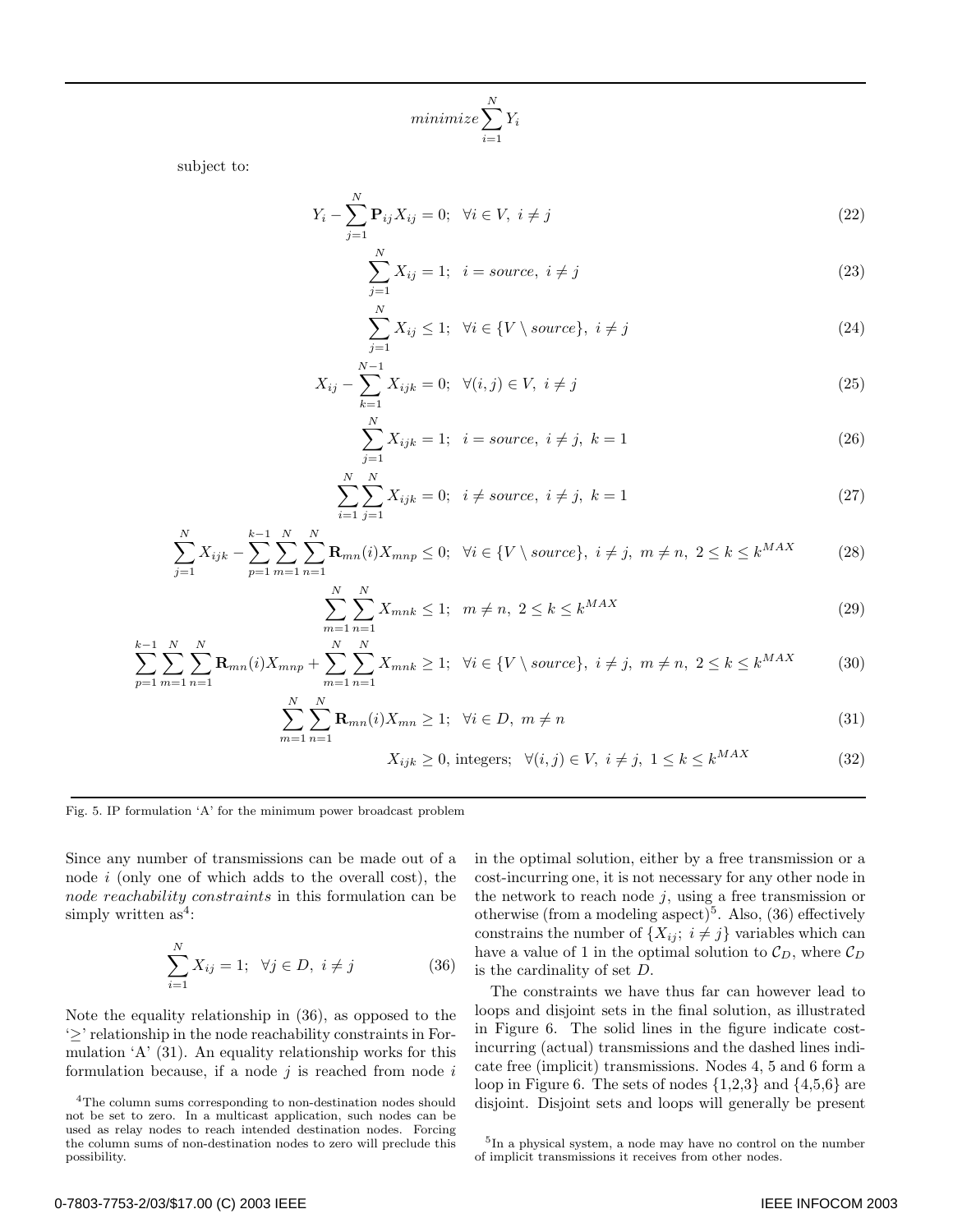in the solution if there is a cluster of nodes (nodes 4, 5 and 6 in our example) in the network which are far removed from the rest of the nodes. In such a situation, (36) will force a loop if the cost of the solution with the loop is less than the cost of the true solution requiring no loops and disjoint sets. It should be noted, however, that loops may not necessarily be formed by cost-incurring transmissions, as is the case in Figure 6. Figure 7 illustrates a case where a loop is formed by a combination of cost-incurring and free transmissions.



Fig. 6. Example to illustrate loops and disjoint sets. The sets {1,2,3} and  $\{4,5,6\}$  are disjoint. Nodes  $\{4,5,6\}$  form a loop.



Fig. 7. The loop  $\{4 \leftrightarrow 5\}$  is formed by a combination of cost-incurring and free transmissions. As in Figure 6, The sets  $\{1,2,3\}$  and  $\{4,5,6\}$ are disjoint.

What we need therefore are constraints to prevent any loops in the final solution. Referring to Figure 6, if we can prevent the loop  $4 \rightarrow 5, 5 \rightarrow 6, 6 \rightarrow 4$ , one of the nodes in the cluster {4,5,6} will be forced to receive a transmission from any of the nodes in the cluster  $\{1,2,3\}$  (thereby also solving the problem of disjoint sets), as otherwise it will violate constraint (36). This will also ensure that there are no disjoint sets in the final solution. For example, if the loop is broken at the edge  $6 \rightarrow 4$ , node 4 will violate (36) if it does not receive a transmission from any of the nodes in the cluster  $\{1,2,3\}$ . Similarly, if we can prevent the loop between nodes 4 and 5 in Figure 7 and ensure that there is no loop between nodes 4 and 6, node 4 will be forced to receive a transmission from any of the nodes in the cluster  ${1,2,3}.$ 

The argument that preventing loops will prevent disjoint sets is valid only if a broadcast application is assumed and may not hold for a multicast application. For example, assume that nodes 2, 3, 5 and 6 in Figure 8 are the intended destination nodes. Since node 4 is not a destination node, there is no requirement that it be reached. However, it is free to transmit, as mentioned in footnote 4. Consequently, we have a situation where node 4 transmits to node 6 (covering node 5 in the process), but does not have to receive

a transmission before it transmits. This can be avoided by adding constraints stipulating that a node (except the source) can transmit only if it receives a transmission from some other node.

$$
\sum_{j=1}^{N} X_{ij} \le (N-1) \sum_{j=1}^{N} X_{ji}; \forall (i, j) \in \{V \setminus source\}, i \ne j \tag{37}
$$

With  $(37)$  in place, node 4 will be forced to receive a transmission from any of the nodes in the cluster  $\{1,2,3\}$  since receiving a transmission from either node 5 or 6 will result in a loop.



Fig. 8. Disjoint sets can be present in a multicast solution even when there are no loops.

Miller ([7]) suggested using the following constraint to prevent subtours in TSP solutions.

$$
U_i - U_j + N X_{ij} \le (N - 1); \quad \forall (i, j) \in V, \ i \ne j \tag{38}
$$

where the  $U_i$ 's are sequencing variables and denote the order in which the nodes are covered in the final solution. Suppose nodes  $i, j$  and  $k$  form a loop. Using (38), we have the three inequalities

$$
U_i - U_j + N X_{ij} \leq (N - 1)
$$
  
\n
$$
U_j - U_k + N X_{jk} \leq (N - 1)
$$
  
\n
$$
U_k - U_i + N X_{ki} \leq (N - 1)
$$

where  $X_{ij} = X_{jk} = X_{ki} = 1$ . Adding up the three inequalities will give  $N \leq (N-1)$ , a contradiction. Equation (38) can therefore be used in the IP formulation for MPB to prevent any loops (and thereby also ensuring that there are no disjoint sets) in the solution. Since the first transmission must be from the source, we will use (38) in conjunction with:

$$
U_i = 1; \quad i = source \tag{39}
$$

$$
U_i \ge 2; \quad \forall i \in \{V \setminus source\} \tag{40}
$$

$$
U_i \le N; \ \forall i \in \{V \setminus source\} \tag{41}
$$

The objective function (33) subject to (34) to (41) and the integrality constraints

$$
X_{ij} \in \{0, 1\}; \ \ \forall (i, j) \in V, \ i \neq j \tag{42}
$$

solves the minimum power broadcast/multicast problems in wireless networks. While (37) is a required constraint for multicast, it is optional for a broadcast application. The number of variables and constraints in this formulation are both of the order  $O(N^2)$ .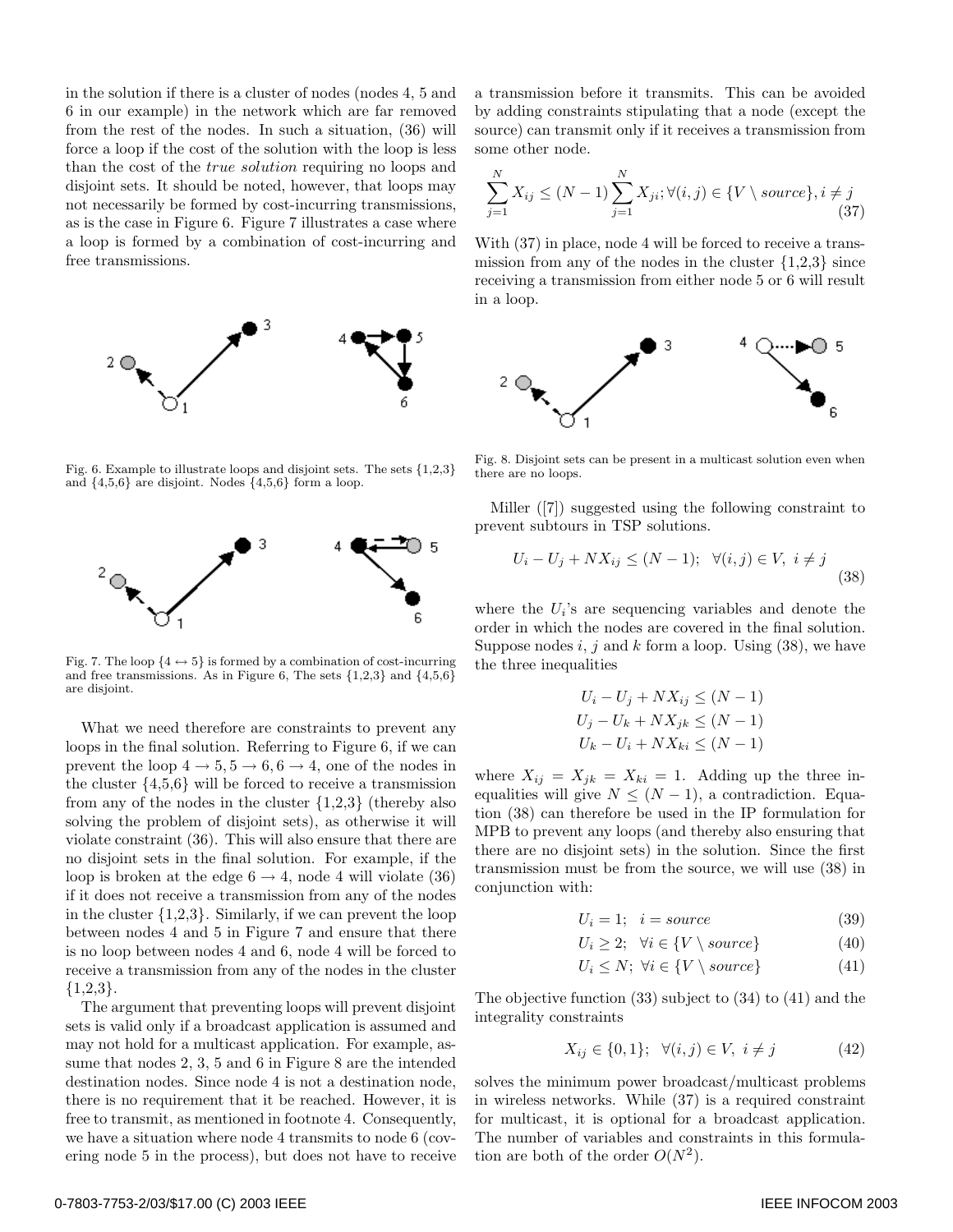Finally, it may be noted that while the  ${Y_i}$  variables are required in this formulation for proper power accounting, it is possible to write IP formulation 'A' directly in terms of the  $\{X_{ij}\}\$  variables since the  $\{Y_i\}\$  variables are related to the  $\{X_{ij}\}\$  variables by equality relationships (22).

## VIII. NOTE ON THE SOLUTIONS OBTAINED USING FORMULATIONS 'A' and 'B'

It is interesting to note that while the value of the objective function will be the same in the optimal solutions obtained using either of the two formulations, the  ${X_{ii}}$ variables can be different in the two solutions. This is because of the manner in which power expenditures are accounted for at the nodes in the two formulations. In formulation 'A', a node is constrained to a maximum of one transmission, the power expenditure being simply the corresponding element from the power matrix. In formulation 'B', however, a node can send as many as  $N-1$ transmissions, the power expenditure being defined as the maximum of the cost of the individual transmissions. We use Figure 9 to illustrate the above.



Fig. 9. Example 6-node network: node 5 is the source.

The power matrix for the above network is:

$$
\mathbf{P} = \left[\begin{array}{ccccc} 0 & 10.78 & 9.89 & 13.55 & 2.53 & 8.34 \\ 10.78 & 0 & 4.06 & 1.73 & 22.56 & 1.45 \\ 9.89 & 4.06 & 0 & 1.15 & 16.78 & 8.54 \\ 13.55 & 1.73 & 1.15 & 0 & 23.83 & 6.10 \\ 2.53 & 22.56 & 16.78 & 23.83 & 0 & 20.00 \\ 8.34 & 1.45 & 8.54 & 6.10 & 20.00 & 0 \end{array}\right] \hspace{-1em} \left.\begin{array}{c} 43 \\ 43 \end{array}\right]
$$

Using both formulations, the optimal node power settings, assuming a broadcast application, are:

$$
\vec{Y}^{(opt)} = [10.78 \ 0 \ 1.15 \ 0 \ 2.53 \ 0] \tag{44}
$$

The optimal value of the objective function is therefore:  $\sum_{i=1}^{8} \vec{Y}_i^{ (opt)} = 14.46.$ 

However, the status of the  $\{X_{ij}\}\$  variables in the optimum solutions are different, as is evident from (45) and (46),

$$
\mathbf{X}_{A}^{(opt)} = \begin{bmatrix} 0 & 1 & 0 & 0 & 0 & 0 \\ 0 & 0 & 0 & 0 & 0 & 0 \\ 0 & 0 & 0 & 1 & 0 & 0 \\ 0 & 0 & 0 & 0 & 0 & 0 \\ 1 & 0 & 0 & 0 & 0 & 0 \\ 0 & 0 & 0 & 0 & 0 & 0 \end{bmatrix}
$$
(45)  

$$
\mathbf{X}_{B}^{(opt)} = \begin{bmatrix} 0 & 1 & 1 & 0 & 0 & 1 \\ 0 & 0 & 0 & 0 & 0 & 0 \\ 0 & 0 & 0 & 1 & 0 & 0 \\ 0 & 0 & 0 & 0 & 0 & 0 \\ 1 & 0 & 0 & 0 & 0 & 0 \\ 0 & 0 & 0 & 0 & 0 & 0 \end{bmatrix}
$$
(46)

where  $\mathbf{X}_{A}^{(opt)}$  and  $\mathbf{X}_{B}^{(opt)}$  are matrices containing the optimal  $\{X_{ij}\}\$  values for formulations 'A' and 'B'. While the actual transmissions in the optimal connection tree (which is  $[5 \rightarrow 1, 1 \rightarrow 2, 3 \rightarrow 4]$  are readily evident from (45), it is not so in (46). To be specific, the '1' entries in row 1 of  $\mathbf{X}_{B}^{(opt)}$  need to be matched with the corresponding elements of the power matrix  $(\mathbf{P}_{12}, \mathbf{P}_{13}, \mathbf{P}_{16})$  to establish which entry corresponds to the cost-incurring (actual) transmission, the rest being free (implicit) transmissions. Using the power matrix (43), we find that the transmission  $1 \rightarrow 2$  is an actual transmission while the others,  $1 \rightarrow 3$ and  $1 \rightarrow 6$ , are implicit.

We can also observe that while all column sums (except column 5, which is for the source) in (46) are 1, the row sums vary from 0 (row 2 for example) to 3 (row 1). In general, for a broadcast application, the column sums in  $\mathbf{X}_{B}^{(opt)}$  will all be 1 (except for the source column), but the row sums can be any integer between 0 and  $N-1$  (except for the source row for which it will be at least 1). For  $\mathbf{X}_{A}^{(opt)}$ , however, all row and column sums are either 0 or 1 (for the source, the row sum will be 1 and the column sum will be 0).

#### IX. IP FORMULATION 'C'

This formulation is built upon a network flow model and its interpretation follows from Formulation 'B'. A flow interpretation of the optimal  $\{X_{ij}\}\$  values in (46) is shown in Figure 10. Node numbers are in bold italics.

Since the solution in (46) is for a broadcast application, we can interpret it in terms of the following flow model:

1) Node 5 (the source) is the supply node, with 5 (sum of all elements in  $\mathbf{X}_{B}^{(opt)}$ ) units of supply. In general, the number of units of supply is equal to the cardinality of  $D$ , where  $D$  is the set of all destination nodes.

All other nodes (in general, the set of destination nodes, *D*) are *demand nodes*, with 1 unit of demand each.

2) The supply node routes all 5 units to node 1 ( $F_{51}$  = 5, where  $F_{ij}$  is the flow in arc ij), which keeps 1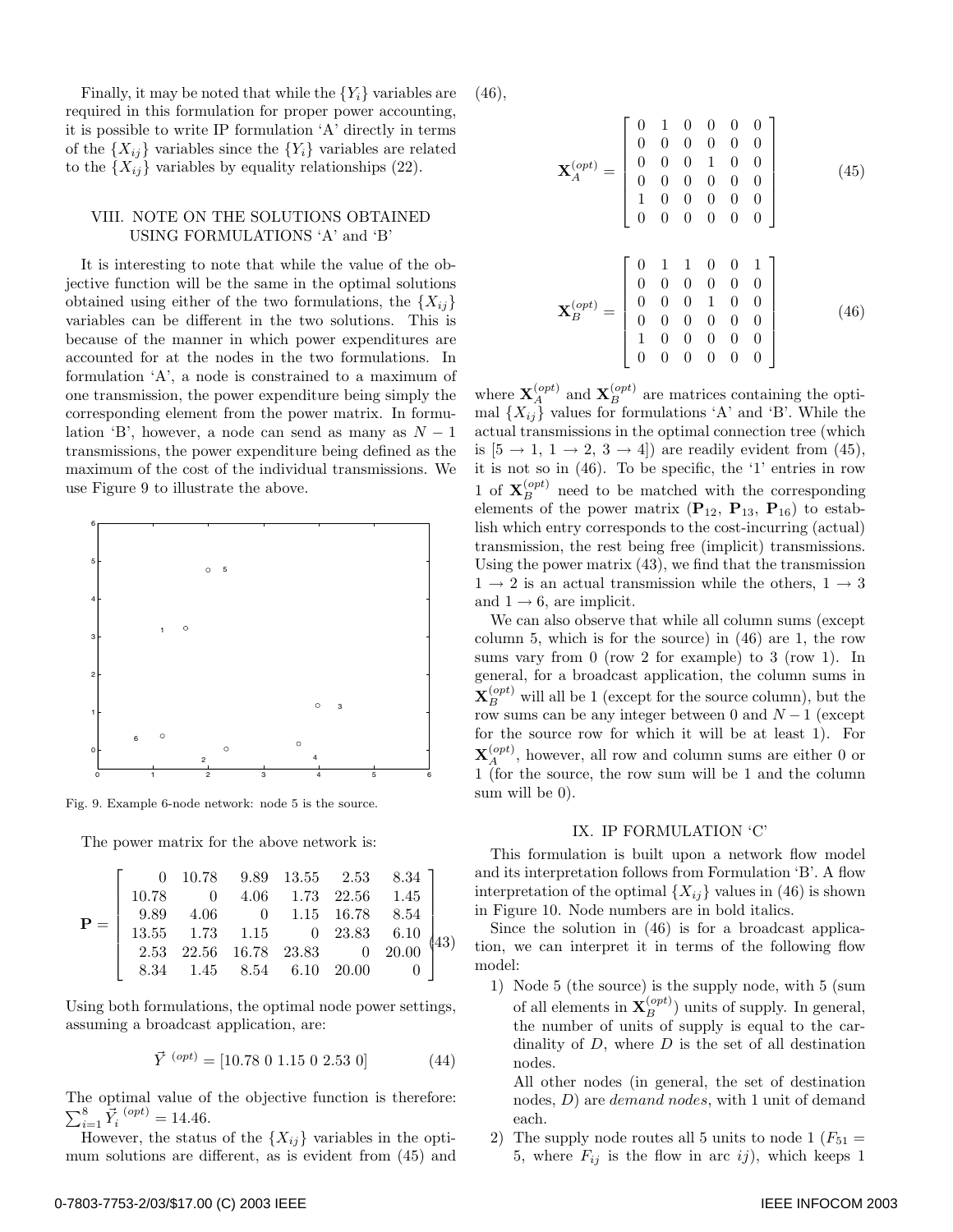

Fig. 10. Flow interpretation of the optimal  $\{X_{ij}\}\$  values in (46).

unit to satisfy its own demand, while forwarding the balance 4 units to other nodes. Specifically, it sends 1 unit each to nodes 2 and 6 ( $F_{12} = 1$  and  $F_{16} = 1$ ) and 2 units to node 3  $(F_{13} = 2)$ .

- 3) Nodes 2 and 6 keep the units they receive to satisfy their own demands. Node 3, on the other hand, keeps 1 unit for itself and sends the remaining 1 unit to node 4  $(F_{34} = 1)$ .
- 4) Node 4 keeps the unit it receives to satisfy its own demand.

Suppose we solve a network flow problem (we will show later how to) and come up with the flows in the arcs. How do we account for the costs involved with the flows? First, we note that the cost of using an arc is independent of the number of units (greater than zero) flowing through the arc; i.e., no matter how many units are sent through the arc ij, as long as it is not zero, the cost is simply  $P_{ij}$ , where  $P_{ij}$  is the  $(i, j)$ th element of the power matrix **P**. If there is no flow in an arc, the cost is zero. For example, the cost associated with the 5 units of flow in the arc 5  $\rightarrow$ 1 in Figure 10 is  $P_{51} = 2.53$ . This suggests that we should define additional variables (say  $X_{ij}$ ) such that  $X_{ij} = 1$  if  $F_{ij} > 0.$ 

Assuming that we are able to write out constraints which satisfy the above relationship, we now have to account for the fact that, in a wireless network, there can be multiple flows out of a node but the net cost incurred is the maximum of the individual costs due to the positive flows in the arcs out of the node. For example, the cost incurred at node 1 in Figure 10 is simply  $P_{12}$  and not  $P_{16}+P_{12}+P_{13}$ , since  $\mathbf{P}_{12} > \mathbf{P}_{13}$ ,  $\mathbf{P}_{16}$  (43). The tools to resolve this are already in place, as we saw in Section VII. Defining  $Y_1$  to be the cost incurred at node 1, the set of constraints

$$
Y_1 - \mathbf{P}_{1j} X_{1j} \ge 0; \ \ 2 \le j \le 6 \tag{47}
$$

will ensure that  $Y_1 = P_{12}$ , if the objective function is to minimize  $\sum_{i=1}^{6} Y_i$ .

We will now generalize the above approach for an arbitrary N node network. Let V be the set of all nodes and D the set of all destination nodes. The objective function is:

$$
minimize \sum_{i=1}^{N} Y_i
$$
\n(48)

As in IP formulation 'B', the first set of constraints ensure proper power accounting at the nodes.

$$
Y_i - \mathbf{P}_{ij} X_{ij} \ge 0; \quad \forall (i, j) \in V, \ i \ne j \tag{49}
$$

The second set of constraints relates the  $X_{ij}$  variables to the flow variables  $F_{ij}$  and ensures that  $X_{ij} = 1$  if  $F_{ij} > 0$ .

$$
\mathcal{C}_D X_{ij} - F_{ij} \ge 0; \quad \forall (i, j) \in V, \ i \ne j \tag{50}
$$

where  $\mathcal{C}_D$  is the cardinality of set D. The coefficient of  $X_{ij}$  in (50) is due to the fact that the maximum flow out of a node is equal to the number of demand nodes (or destination nodes) in the network. Equation (50) leaves open the possibility of  $X_{ij}$  being equal to 1 for  $F_{ij} = 0$ . However, if there is no flow out of node i, i.e.,  $F_{ij} = 0, \forall j$ , setting  $X_{ij} = 1$  would unnecessarily increase the cost of the optimal solution. On the other hand, if there are multiple flows out of node i, suppose  $j^*$  is the node such that  $\hat{Y}_i = \mathbf{P}_{ij^*} X_{ij^*} = max_j \left( \mathbf{P}_{ij} X_{ij} \right)$  is part of the optimal solution. In this case, setting  $X_{ij} = 1, j \neq j^*$ , would not affect the cost of the optimal solution if  $P_{ij}X_{ij} \leq P_{ij}X_{ij}$ <sup>\*</sup> (49). If, however,  $\mathbf{P}_{ij}X_{ij} > \mathbf{P}_{ij^*}X_{ij^*}$ , this solution cannot be optimal since it can easily be improved by setting  $X_{ij} = 0.$ 

Next, we write the flow control equations (see for example [9]):

$$
\sum_{j=1}^{N} F_{ij} = C_D; \quad i = source, \quad i \neq j \tag{51}
$$

$$
\sum_{j=1}^{N} F_{ji} = 0; \quad i = source, \ i \neq j \tag{52}
$$

$$
\sum_{j=1}^{N} F_{ji} - \sum_{j=1}^{N} F_{ij} = 1; \ \forall i \in D, \ i \neq j \tag{53}
$$

$$
\sum_{j=1}^{N} F_{ji} - \sum_{j=1}^{N} F_{ij} = 0; \ \ \forall i \notin D, \ i \neq j \tag{54}
$$

Note that (53) also serves as node reachability constraints in this formulation, allowing non-destination nodes to be used as hop nodes in a multicast application.

The final set of constraints express the integrality of the  $X_{ij}$  variables and non-negativity of the  $F_{ij}$  variables.

$$
X_{ij} \in \{0, 1\}; \ \ \forall (i, j) \in V, \ i \neq j \tag{55}
$$

$$
F_{ij} \ge 0; \quad \forall (i,j) \in V, \ i \ne j \tag{56}
$$

To summarize, the objective function (48) subject to (49) to (56) solves the minimum power broadcast/multicast problems in wireless networks..